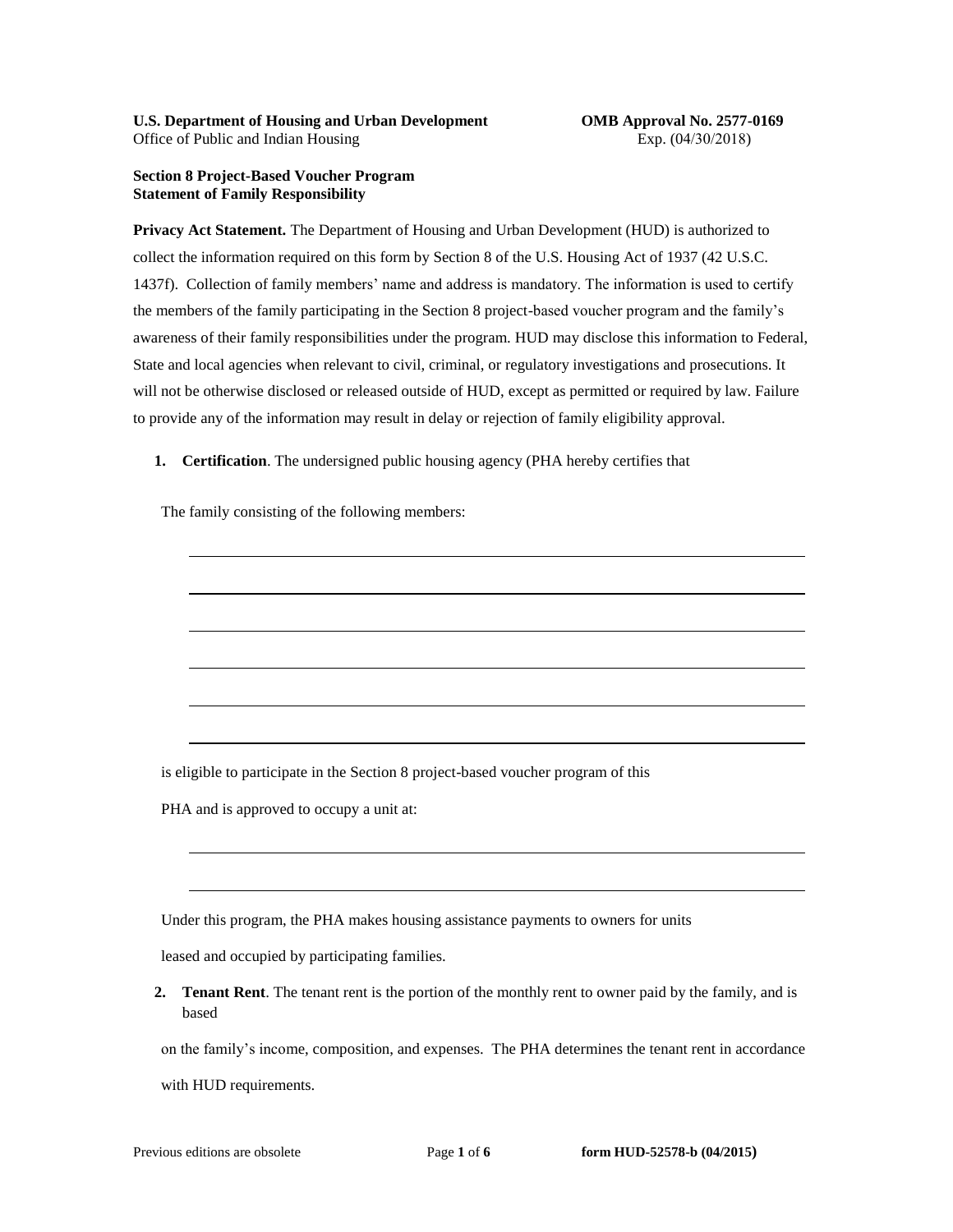- **3. Changes in Tenant Rent.** A family's tenant rent may change because of changes in program requirements or changes in family income, composition, or expenses. Any change in a family's tenant rent will be effective on the date stated in a notice by the PHA to the family and owner.
- **4. PHA Housing Assistance Payment.** The monthly housing assistance payment by the PHA to the owner for a unit leased by a family is the rent to owner minus the tenant rent (total tenant payment minus any applicable utility allowance). The family is not responsible for payment of the portion of the rent to owner covered by the housing assistance payment.

## **5. Family Right to Move**.

(A) The family may terminate its lease at any time after the first year of occupancy. The family must give the owner advance written notice of intent to vacate (with a copy to the PHA) in accordance with the lease. If the family elects to terminate the lease in this manner, the PHA must offer the family the opportunity for continued tenant-based rental assistance in accordance with HUD requirements.

(B) Before providing notice to terminate the lease under paragraph (A), the family must first contact the PHA to request tenant-based rental assistance if the family wishes to move with continued assistance. If tenant-based rental assistance is not immediately available upon lease termination, the PHA must give the family priority to receive the next available opportunity for continued tenant-based rental assistance.

- **6. Family Obligations.** (A) Any family participating in the project-based voucher program of the undersigned PHA must follow the rules listed below in order to continue to receive housing assistance under the program. Any information the family supplies must be true and complete**.**
	- (B) Each family member must:

1**.** Supply any information that the PHA or HUD determines to be necessary for administration of the program, including submission of required evidence of citizenship or eligible immigration status.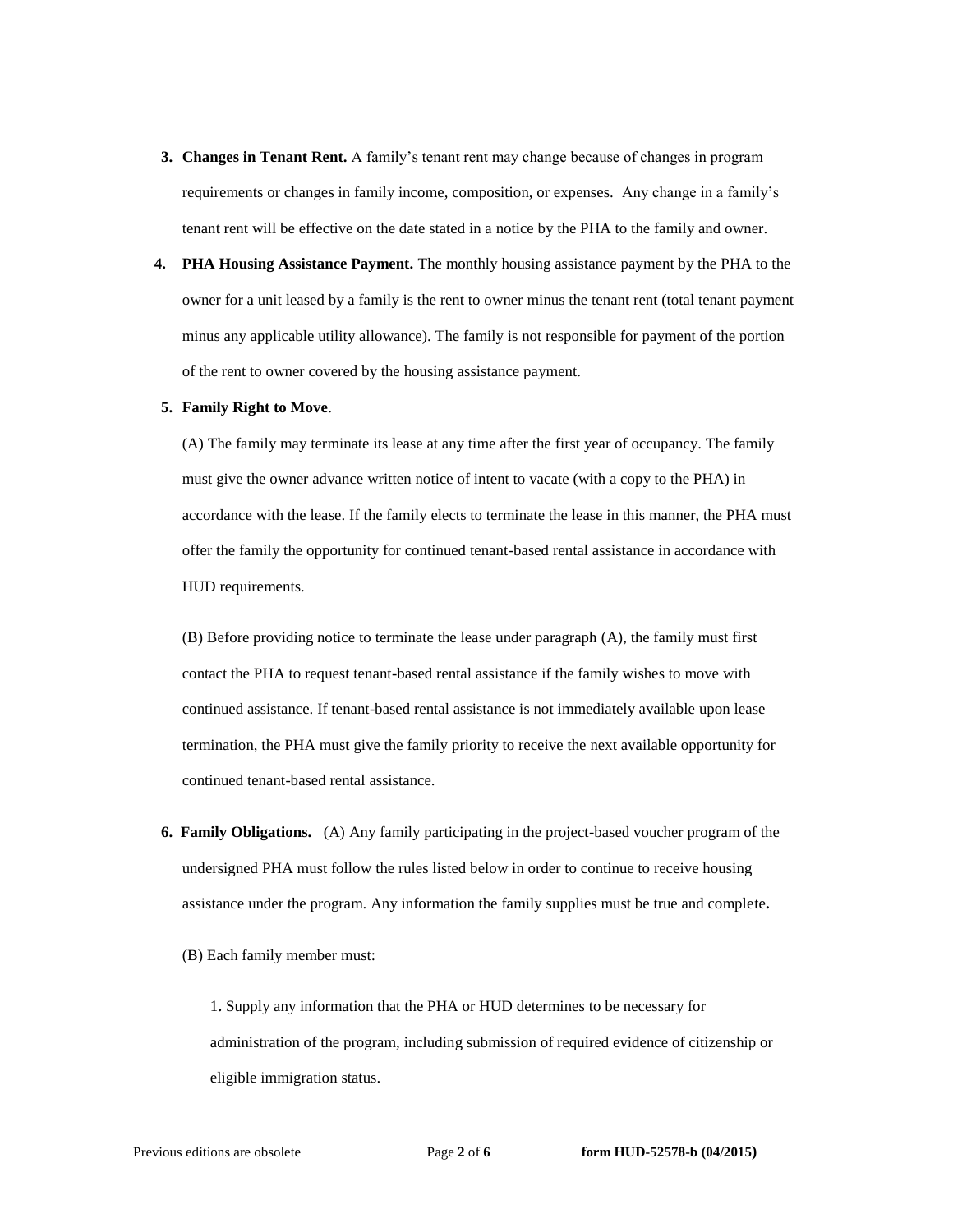2. Supply any information requested by the PHA or HUD for use in a regularly scheduled reexamination or interim reexamination of family income and composition.

3**.** Disclose and verify social security numbers and sign and submit consent forms for obtaining information.

4. Supply any information requested by the PHA to verify that the family is living in the unit or information related to family absence from the unit.

5. Promptly notify the PHA in writing when the family is away from the unit for an extended period of time in accordance with PHA policies.

6. Allow the PHA to inspect the unit at reasonable times and after reasonable notice.

7. Notify the PHA and the owner in writing before moving out of the unit or terminating the lease.

8. Use the assisted unit for residence by eligible family members. The unit must be the family's only residence.

9. Promptly notify the PHA in writing of the birth, adoption, or court-awarded custody of a child.

10. Request PHA written approval to add any other family member as an occupant of the unit.

11. Promptly notify the PHA in writing if any family member no longer lives in the unit.

12. Give the PHA a copy of any owner eviction notice.

13. Pay utility bills and provide and maintain any appliances that the owner is not required to provide under the lease.

(C) The family (including each family member) must not:

1. Own or have any interest in the unit.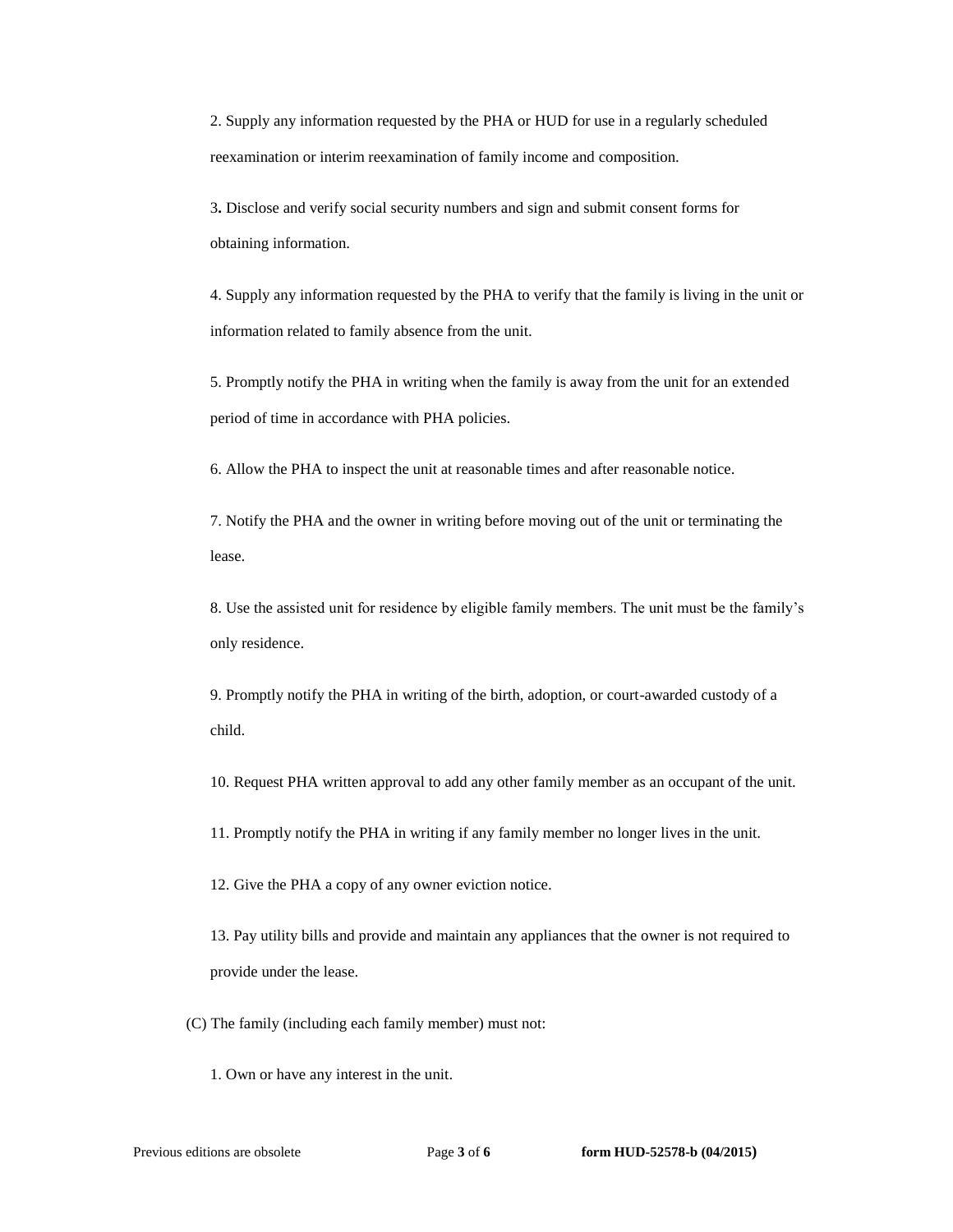2. Commit any serious or repeated violation of the lease.

3. Commit fraud, bribery or any other corrupt or criminal act in connection with the program.

4. Engage in drug-related criminal activity or violent criminal activity or other criminal activity that threatens the health, safety or right to peaceful enjoyment of other residents and persons residing in the immediate vicinity of the premises.

5. Sublease or let the unit or assign the lease or transfer the unit.

6. Receive project-based voucher assistance while receiving another housing subsidy for the same unit or a different unit under any other Federal, State or local housing assistance program.

7. Damage the unit or premises (other than damage from ordinary wear and tear) or permit any guest to damage the unit or premises.

8. Receive project-based voucher assistance while residing in a unit owned by a parent, child, grandparent, grandchild, sister or brother of any member of the family, unless the PHA has determined (and has notified the owner and the family of such determination) that approving rental of the unit, notwithstanding such relationship, would provide reasonable accommodation for a family member who is a person with disabilities.

9. Engage in abuse of alcohol in a way that threatens the health, safety or right of peaceful enjoyment of the other residents and persons residing in the immediate vicinity of the premises.

**7. Termination of Assistance.** The PHA may terminate housing assistance for any grounds authorized in accordance with HUD requirements, including family violation of any obligation under Section 6 of this Statement of Family Responsibility. In addition, if a family resides in a project-based voucher unit excepted from the 25 percent cap on project-basing because of the family's participation in a Family Self-Sufficiency (FSS) or other supportive services program, and the family fails without good cause to complete its FSS contract of participation or supportive services requirement, the PHA shall terminate assistance in accordance with HUD requirements.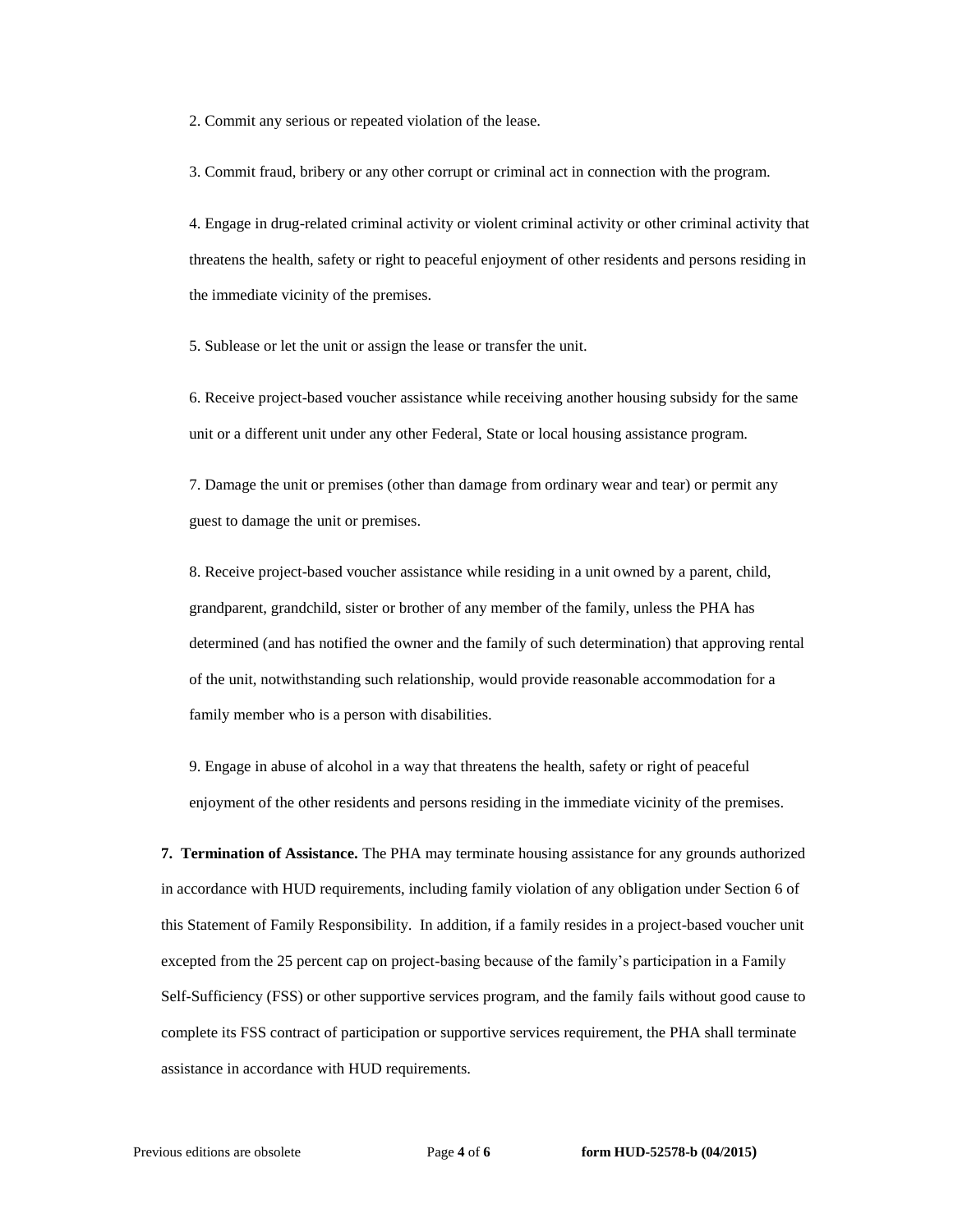**8. Illegal Discrimination.** If the family has reason to believe that it has been discriminated against on the basis of age, race, color, religion, sex, disability, national origin, or familial status, the family may file a housing discrimination complaint with any HUD office in person, by mail, or by telephone. The PHA will give the family information on how to fill out and file a complaint.

**9. HUD Requirements.** HUD requirements for the Section 8 project-based voucher program are issued by Headquarters as regulations, Federal Register notices, or other binding directives. The Statement of Family Responsibility shall be interpreted and implemented in accordance with HUD requirements.